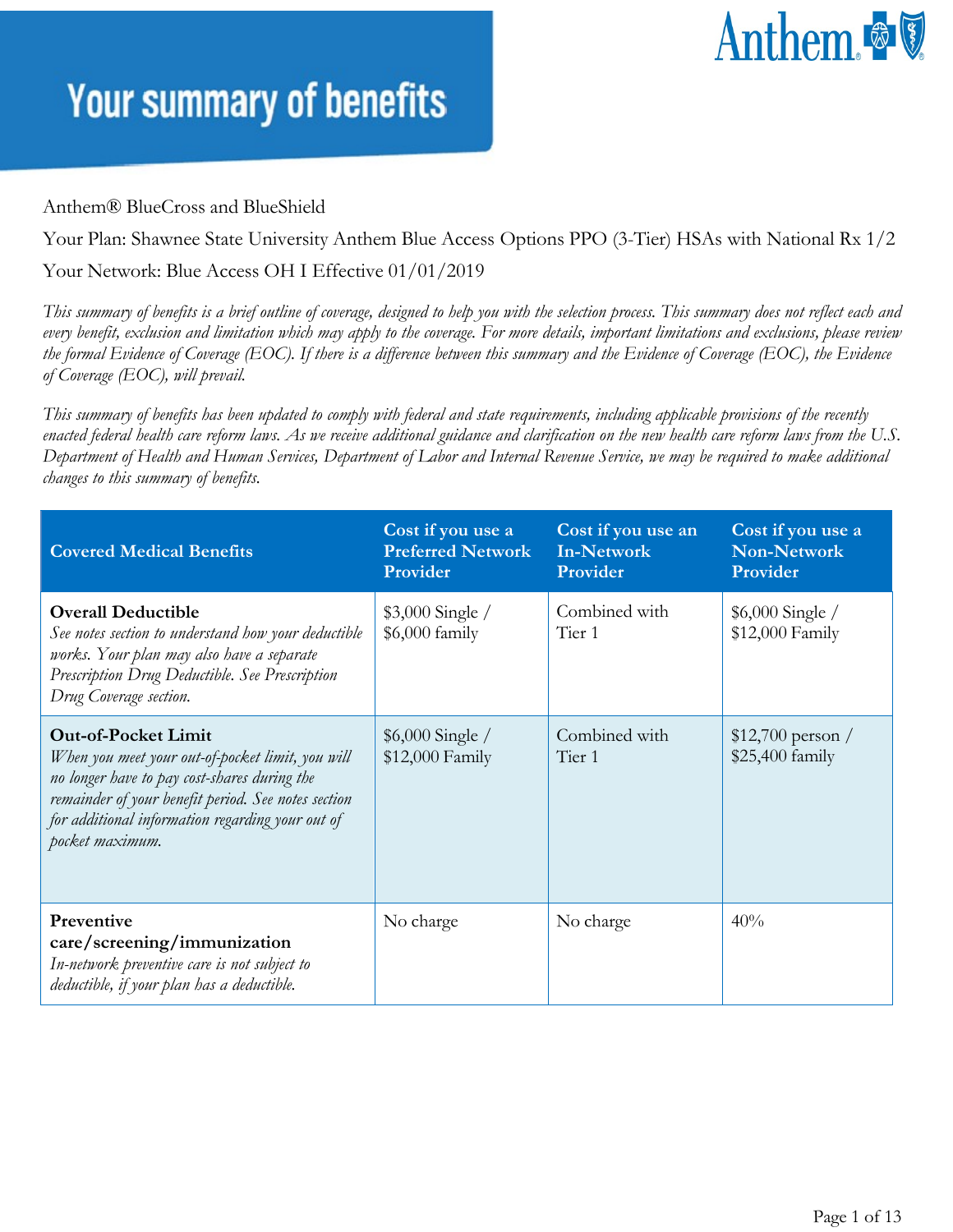| <b>Doctor Home and Office Services</b>                                                                                                                                                                                                                                                 |        |     |     |
|----------------------------------------------------------------------------------------------------------------------------------------------------------------------------------------------------------------------------------------------------------------------------------------|--------|-----|-----|
| Primary Care Visit to treat an injury<br>or illness<br>When allergy injections are billed separately<br>by network providers, the member is<br>responsible for a \$5 copay. When billed as<br>part of an office visit, there is no additional<br>cost to the member for the injection. | $10\%$ | 20% | 40% |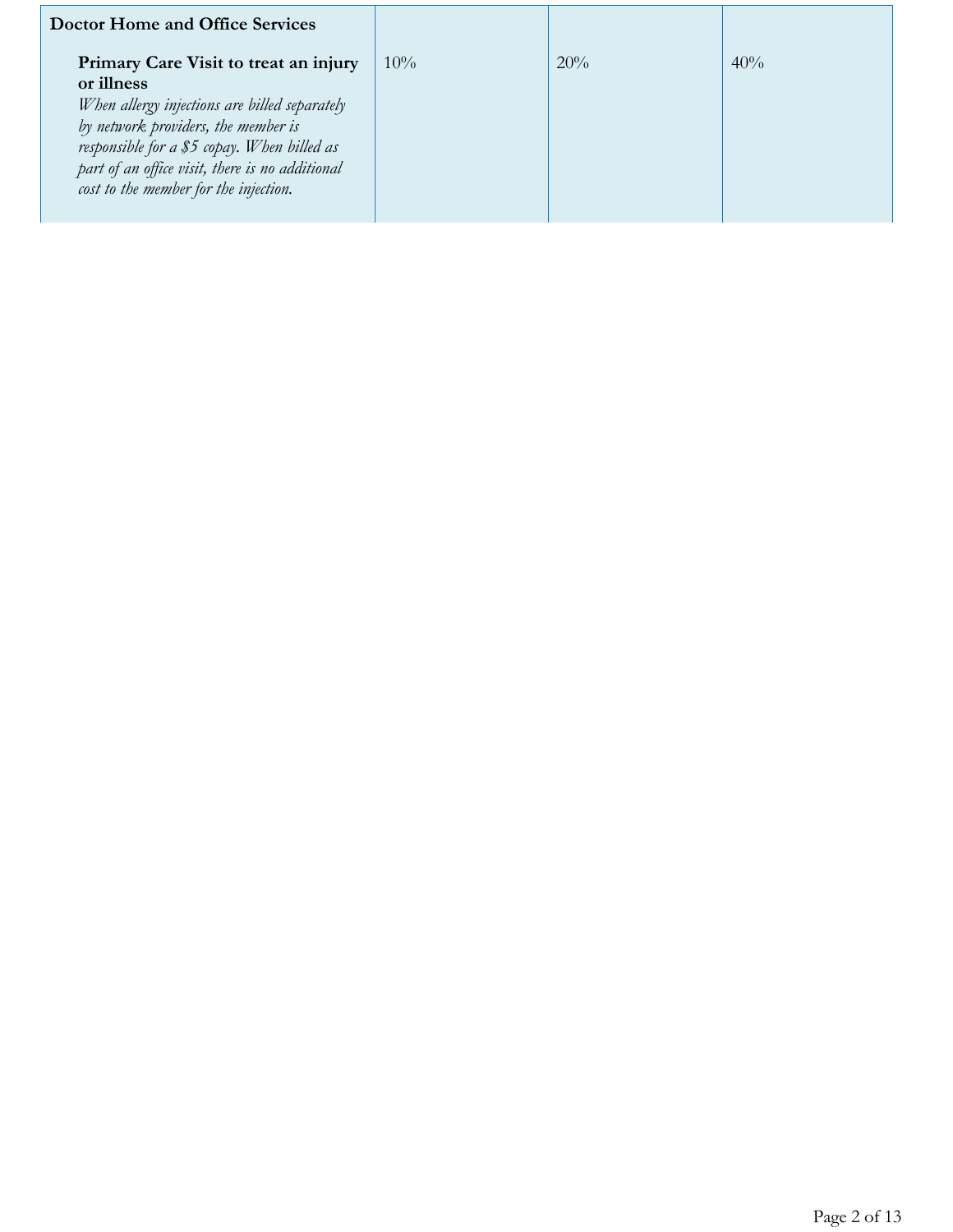| <b>Covered Medical Benefits</b>                                                                                                                                                                                                                                 | Cost if you use a<br><b>Preferred Network</b><br>Provider | Cost if you use an<br><b>In-Network</b><br>Provider | Cost if you use a<br><b>Non-Network</b><br>Provider |
|-----------------------------------------------------------------------------------------------------------------------------------------------------------------------------------------------------------------------------------------------------------------|-----------------------------------------------------------|-----------------------------------------------------|-----------------------------------------------------|
| <b>Specialist Care Visit</b><br>When allergy injections are billed separately<br>by network providers, the member is<br>responsible for a \$5 copay. When billed as<br>part of an office visit, there is no additional<br>cost to the member for the injection. | 10%                                                       | 20%                                                 | 40%                                                 |
| <b>Prenatal and Post-natal Care</b><br>In-Network preventive prenatal services are<br>covered at 100%.                                                                                                                                                          | $10\%$                                                    | $20\%$                                              | $40\%$                                              |
| <b>Other Practitioner Visits:</b>                                                                                                                                                                                                                               |                                                           |                                                     |                                                     |
| Retail Health Clinic                                                                                                                                                                                                                                            | 10%                                                       | 20%                                                 | 40%                                                 |
| On-line Visit                                                                                                                                                                                                                                                   | 10%                                                       | 20%                                                 | 40%                                                 |
| Manipulation Therapy<br>Coverage is limited to 30 visits per<br>benefit period. Visit limits are combined<br>both across outpatient and other<br>professional visits. Limit is combined<br>Preferred Network, In-Network and<br>Non-Network.                    | 10%                                                       | 20%                                                 | 40%                                                 |
| Other Services in an Office:                                                                                                                                                                                                                                    |                                                           |                                                     |                                                     |
| Allergy Testing                                                                                                                                                                                                                                                 | 10%                                                       | 20%                                                 | 40%                                                 |
| Chemo/Radiation Therapy                                                                                                                                                                                                                                         | 10%                                                       | 20%                                                 | 40%                                                 |
| Dialysis/Hemodialysis                                                                                                                                                                                                                                           | 10%                                                       | 20%                                                 | 40%                                                 |
| Prescription Drugs<br>For the drugs itself dispensed in the office<br>through infusion/injection.                                                                                                                                                               | 10%                                                       | 20%                                                 | 40%                                                 |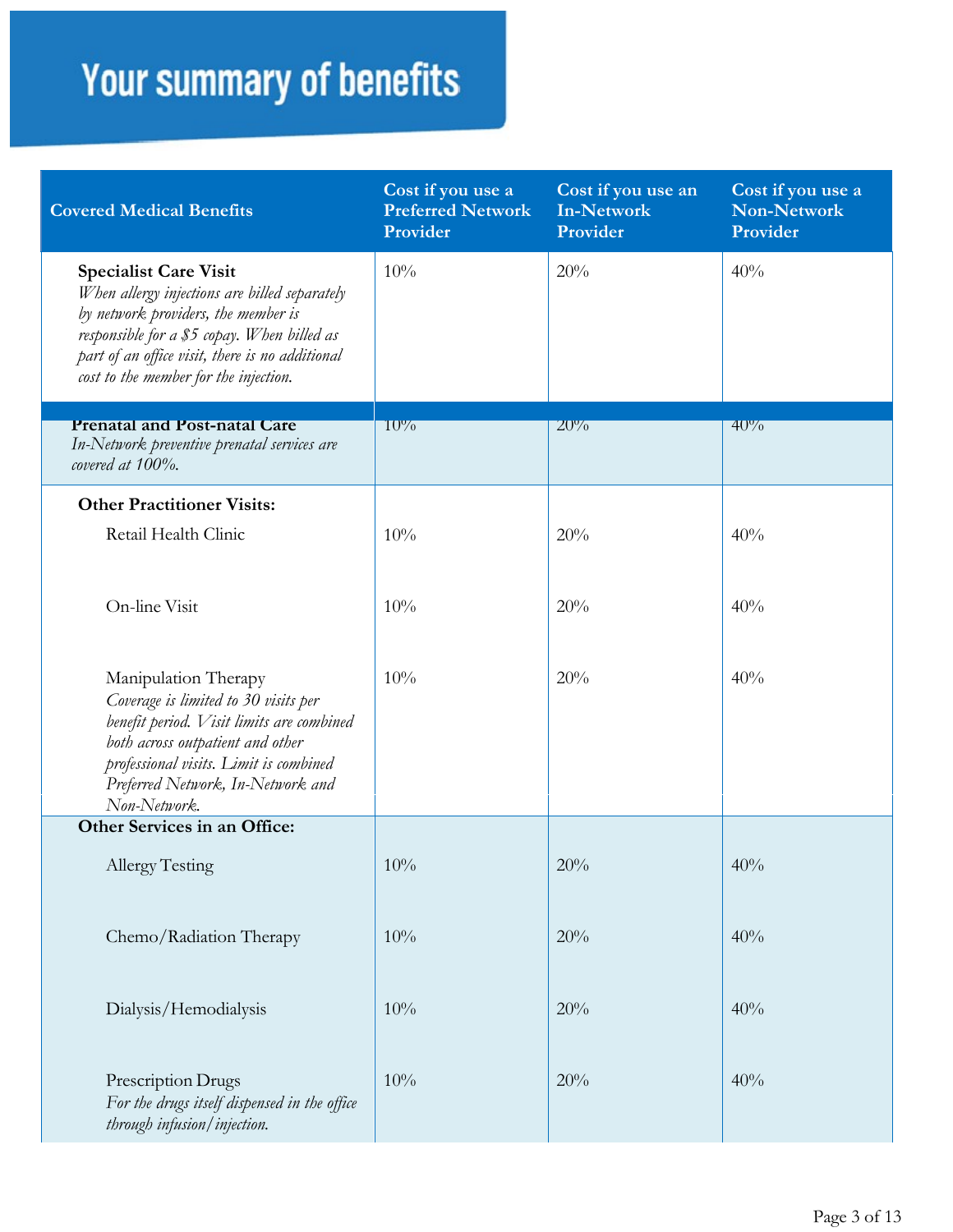| <b>Covered Medical Benefits</b>                                         | Cost if you use a<br><b>Preferred Network</b><br>Provider | Cost if you use an<br><b>In-Network</b><br>Provider | Cost if you use a<br>Non-Network<br>Provider |
|-------------------------------------------------------------------------|-----------------------------------------------------------|-----------------------------------------------------|----------------------------------------------|
| <b>Diagnostic Services</b>                                              |                                                           |                                                     |                                              |
| Lab:                                                                    |                                                           |                                                     |                                              |
| Office                                                                  | 10%                                                       | 20%                                                 | 40%                                          |
| Freestanding Lab/Reference Lab                                          | 10%                                                       | 20%                                                 | 40%                                          |
| Outpatient Hospital                                                     | 10%                                                       | 20%                                                 | 40%                                          |
| X-Ray:                                                                  |                                                           |                                                     |                                              |
| Office                                                                  | 10%                                                       | 20%                                                 | 40%                                          |
| Freestanding Radiology Center                                           | 10%                                                       | 20%                                                 | 40%                                          |
| Outpatient Hospital                                                     | 10%                                                       | 20%                                                 | 40%                                          |
| <b>Advanced Diagnostic Imaging (for</b><br>example, MRI/PET/CAT scans): |                                                           |                                                     |                                              |
| Office                                                                  | 10%                                                       | 20%                                                 | 40%                                          |
| Freestanding Radiology Center                                           | 10%                                                       | 20%                                                 | 40%                                          |
| Outpatient Hospital                                                     | 10%                                                       | 20%                                                 | 40%                                          |
|                                                                         |                                                           |                                                     |                                              |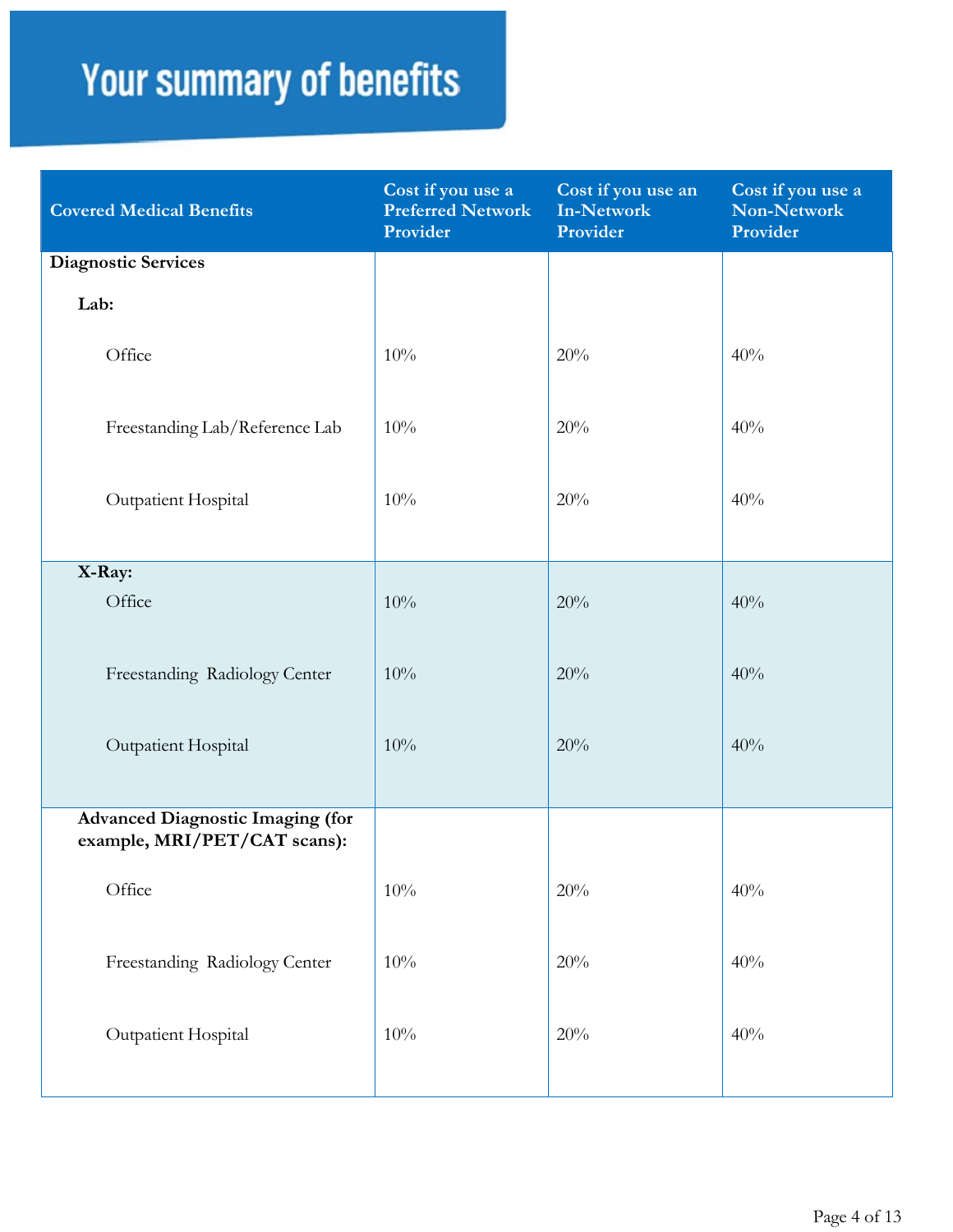| <b>Covered Medical Benefits</b>                                                                        | Cost if you use a<br><b>Preferred Network</b><br>Provider | Cost if you use an<br><b>In-Network</b><br>Provider | Cost if you use a<br>Non-Network<br>Provider |
|--------------------------------------------------------------------------------------------------------|-----------------------------------------------------------|-----------------------------------------------------|----------------------------------------------|
| <b>Emergency and Urgent Care</b>                                                                       |                                                           |                                                     |                                              |
| <b>Urgent Care (Office Setting)</b>                                                                    | 10%                                                       | 10%                                                 | 40%                                          |
| <b>Urgent care(Facility Setting)</b>                                                                   |                                                           |                                                     |                                              |
| <b>Urgent Care: Facility fees</b>                                                                      | 10%                                                       | 20%                                                 | 40%                                          |
| <b>Urgent Care: Doctor and other</b><br>services                                                       | 10%                                                       | 20%                                                 | 40%                                          |
| <b>Emergency Room Facility Services</b>                                                                | deductible then \$75                                      | deductible then \$75                                | deductible then \$75                         |
| <b>Emergency Room Doctor and</b><br><b>Other Services</b>                                              | 10%                                                       | 10%                                                 | 10%                                          |
| Ambulance (Air, Ground, and<br>Water)<br>Non-emergency non-network Ambulance<br>Services are unlimited | 10%                                                       | 10%                                                 | 10%                                          |
| <b>Outpatient Mental/Behavioral Health</b><br>and Substance Abuse                                      |                                                           |                                                     |                                              |
| <b>Doctor Office Visit</b>                                                                             | 10%                                                       | 10%                                                 | 40%                                          |
| Facility visit:                                                                                        |                                                           |                                                     |                                              |
| <b>Facility Fees</b>                                                                                   | 10%                                                       | 10%                                                 | 40%                                          |
| <b>Doctor Services</b>                                                                                 | 10%                                                       | 10%                                                 | 40%                                          |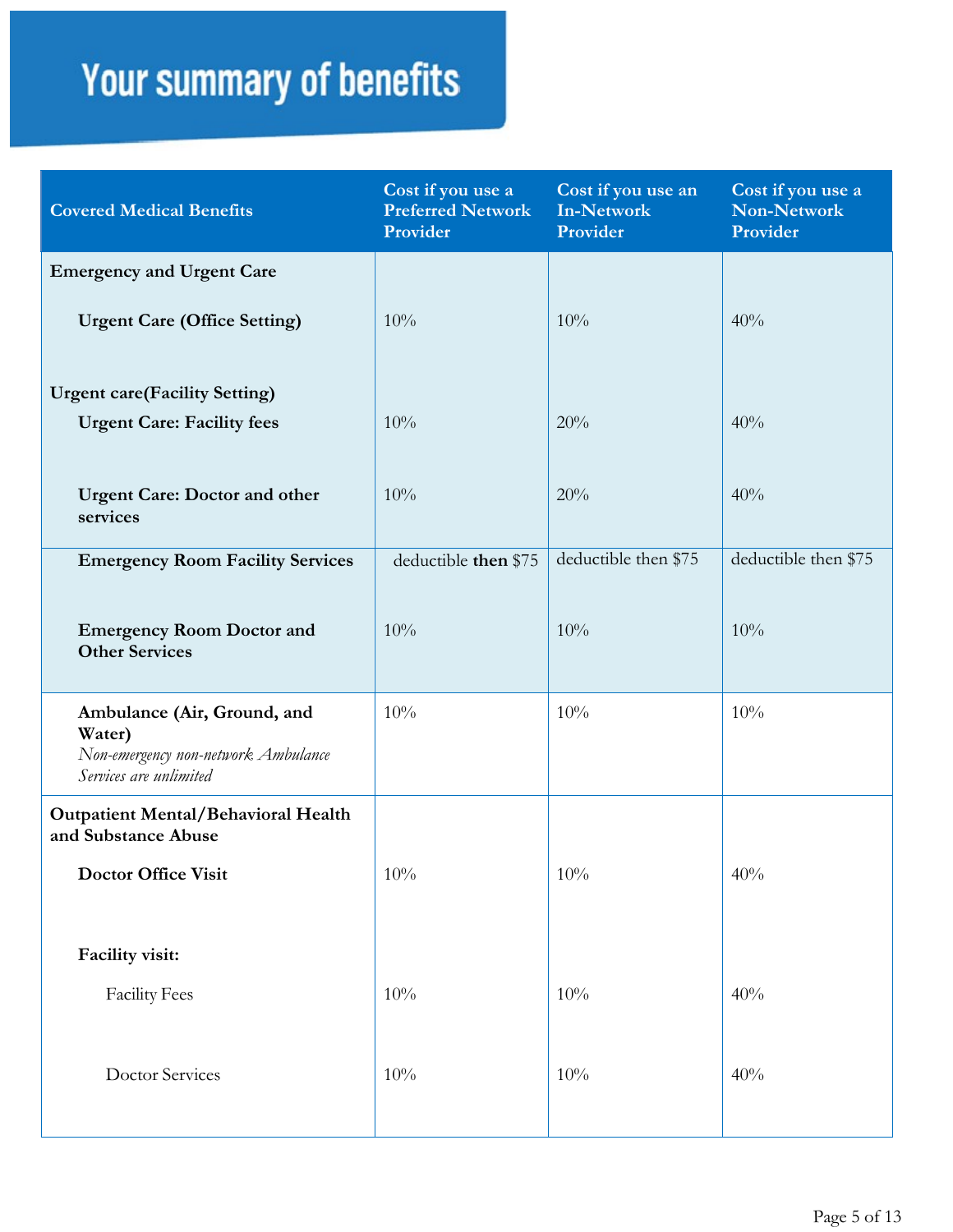| <b>Covered Medical Benefits</b>                                                                                                                                                                                                                                               | Cost if you use a<br><b>Preferred Network</b><br>Provider | Cost if you use an<br><b>In-Network</b><br>Provider | Cost if you use a<br><b>Non-Network</b><br>Provider |
|-------------------------------------------------------------------------------------------------------------------------------------------------------------------------------------------------------------------------------------------------------------------------------|-----------------------------------------------------------|-----------------------------------------------------|-----------------------------------------------------|
| <b>Outpatient Surgery</b>                                                                                                                                                                                                                                                     |                                                           |                                                     |                                                     |
| <b>Facility Fees:</b>                                                                                                                                                                                                                                                         |                                                           |                                                     |                                                     |
| Hospital                                                                                                                                                                                                                                                                      | 10%                                                       | 20%                                                 | 40%                                                 |
| Freestanding Surgical Center                                                                                                                                                                                                                                                  | 10%                                                       | 20%                                                 | 40%                                                 |
| <b>Doctor and Other Services:</b>                                                                                                                                                                                                                                             |                                                           |                                                     |                                                     |
| Hospital                                                                                                                                                                                                                                                                      | 10%                                                       | 20%                                                 | 40%                                                 |
| Freestanding Surgical Center                                                                                                                                                                                                                                                  | 10%                                                       | 20%                                                 | 40%                                                 |
| Hospital Stay (all inpatient stays<br>including Maternity, Mental /<br><b>Behavioral Health, and Substance</b><br>Abuse)                                                                                                                                                      |                                                           |                                                     |                                                     |
| Facility fees (for example, room &<br>board)<br>Coverage for Inpatient physical medicine and<br>rehabilitation including day rehabilitation<br>programs is limited to 60 days combined per<br>benefit period. Limit is combined for<br>Preferred, In-Network and Non-Network. | 10%                                                       | 20%                                                 | 40%                                                 |
| Human Organ and Tissue<br>Transplants<br>Acquisition and transplant procedures, harvest<br>and storage. Kidney and Cornea are treated<br>the same as any other illness and subject to the<br>medical benefits.                                                                | No charge                                                 | No charge                                           | 40%                                                 |
| Doctor and other services                                                                                                                                                                                                                                                     | 10%                                                       | 20%                                                 | 40%                                                 |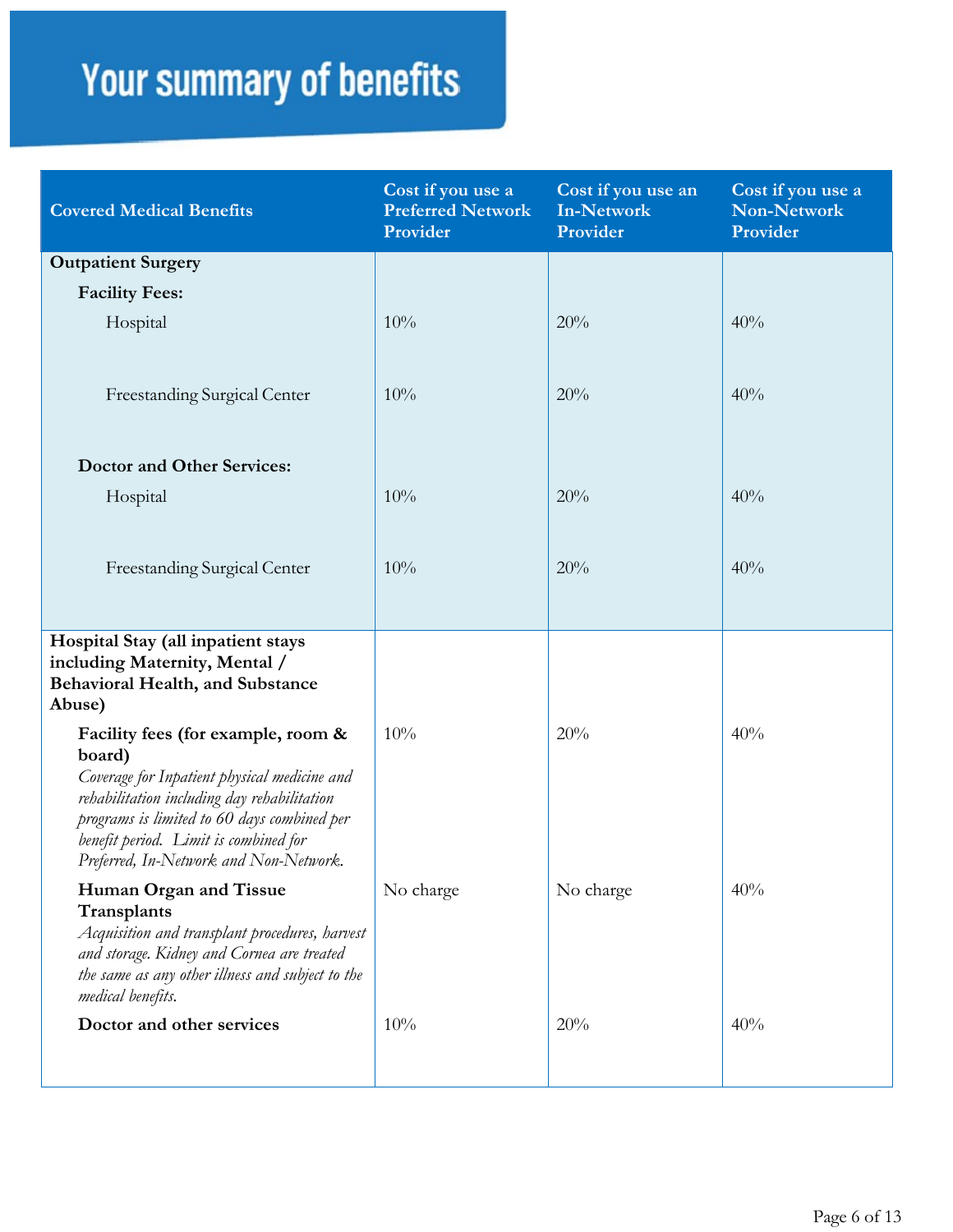| <b>Covered Medical Benefits</b>                                                                                                                                                                                                                                                                                                                                                                                                                                     | Cost if you use a<br><b>Preferred Network</b><br>Provider | Cost if you use an<br><b>In-Network</b><br>Provider | Cost if you use a<br><b>Non-Network</b><br>Provider |
|---------------------------------------------------------------------------------------------------------------------------------------------------------------------------------------------------------------------------------------------------------------------------------------------------------------------------------------------------------------------------------------------------------------------------------------------------------------------|-----------------------------------------------------------|-----------------------------------------------------|-----------------------------------------------------|
| Recovery & Rehabilitation                                                                                                                                                                                                                                                                                                                                                                                                                                           |                                                           |                                                     |                                                     |
| <b>Home Health Care</b><br>Coverage is limited to 100 visits per benefit<br>period. Limit is combined Preferred Network,<br>In-Network and Non-Network.                                                                                                                                                                                                                                                                                                             | 10%                                                       | 20%                                                 | 40%                                                 |
| Rehabilitation services (for<br>example,<br>physical/speech/occupational<br>therapy):                                                                                                                                                                                                                                                                                                                                                                               |                                                           |                                                     |                                                     |
| Office<br>Coverage for Occupational Therapy is<br>limited to 20 visits per benefit period,<br>Physical Therapy is limited to 20 visits<br>per benefit period and Speech Therapy is<br>limited to 20 visits per benefit period.<br>Limit is combined for rehabilitative and<br>habilitative services. Limit is combined<br>Preferred Network, In-Network and<br>Non-Network. Limit is combined across<br>professional visits and outpatient facilities.              | 10%                                                       | 20%                                                 | 40%                                                 |
| Outpatient Hospital<br>Limit is combined for rehabilitative and<br>habilitative services. Coverage for<br>Occupational Therapy is limited to 20<br>visits per benefit period, Physical Therapy<br>is limited to 20 visits per benefit period<br>and Speech Therapy is limited to 20 visits<br>per benefit period. Limit is combined<br>Preferred Network, In-Network and<br>Non-Network. Limit is combined across<br>professional visits and outpatient facilities. | 10%                                                       | 20%                                                 | 40%                                                 |
| Cardiac rehabilitation<br>Office<br>Coverage is limited to 36 visits per benefit<br>period. Visit limits are combined both<br>across outpatient and other professional<br>visits. Limit is combined Preferred<br>Network, In-Network and Non-                                                                                                                                                                                                                       | 10%                                                       | 20%                                                 | 40%                                                 |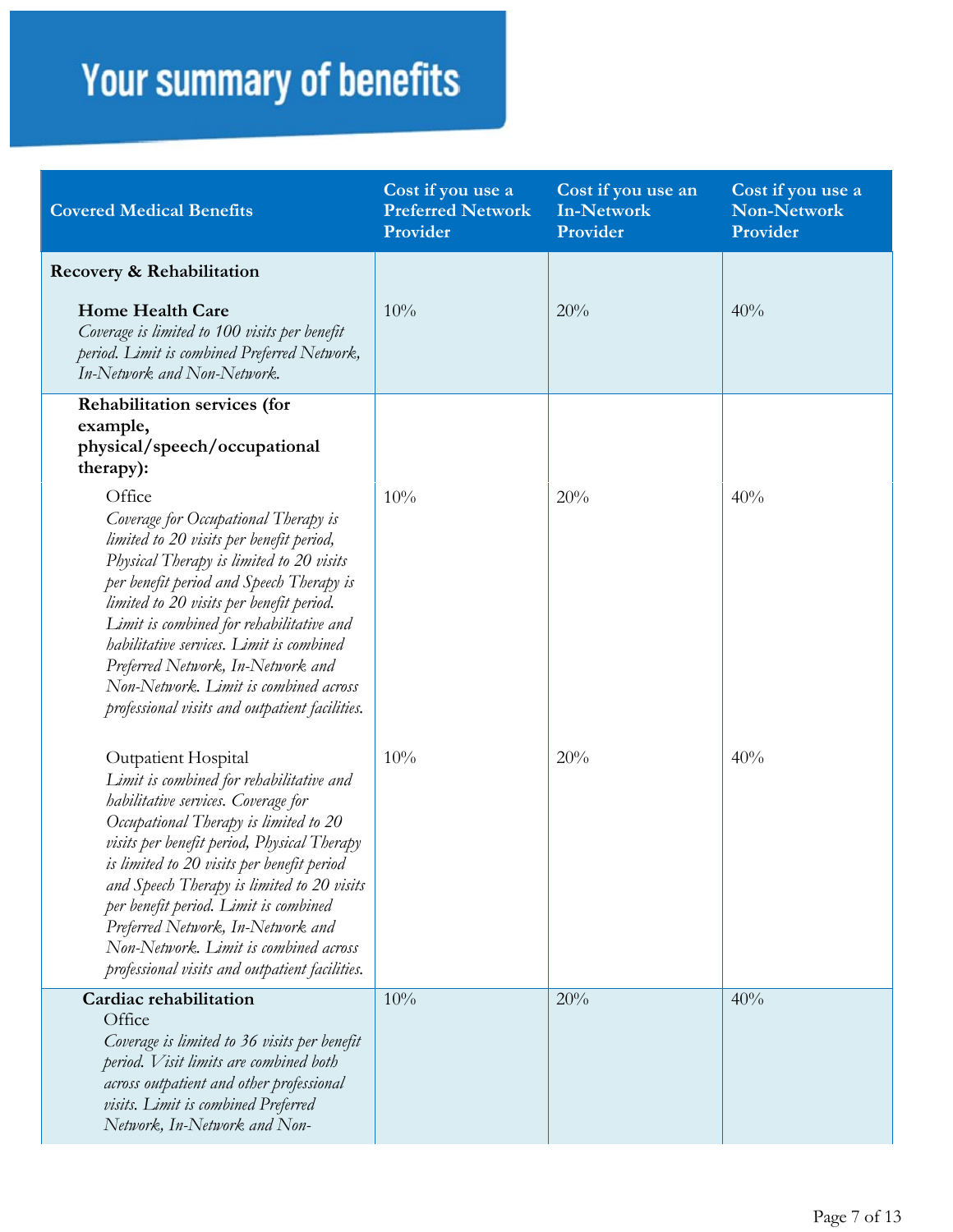| <b>Covered Medical Benefits</b>                                                                                                                                                                                                                                 | Cost if you use a<br><b>Preferred Network</b><br>Provider | Cost if you use an<br><b>In-Network</b><br>Provider | Cost if you use a<br><b>Non-Network</b><br>Provider |
|-----------------------------------------------------------------------------------------------------------------------------------------------------------------------------------------------------------------------------------------------------------------|-----------------------------------------------------------|-----------------------------------------------------|-----------------------------------------------------|
| Network.<br><b>Outpatient Hospital</b><br>Coverage is limited to 36 visits per benefit<br>period. Limit is combined Preferred<br>Network, In-Network and Non-<br>Network. Visit limits are combined both<br>across outpatient and other professional<br>visits. | 10%                                                       | 20%                                                 | 40%                                                 |
| Pulmonary rehabilitation<br>Office<br>Coverage is limited to 20 visits per benefit<br>period. Visit limits are combined both<br>across outpatient and other professional<br>visits.                                                                             | 10%                                                       | 20%                                                 | 40%                                                 |
| Outpatient Hospital<br>Coverage is limited to 20 visits per benefit<br>period. Visit limits are combined both<br>across outpatient and other professional<br><i>visits.</i>                                                                                     | 10%                                                       | 20%                                                 | 40%                                                 |
| <b>Skilled Nursing Care (in a facility)</b><br>Coverage is limited to 100 days per benefit period.<br>Limit is combined Preferred Network, In-<br>Network and Non-Network.                                                                                      | 10%                                                       | 20%                                                 | 40%                                                 |
| Hospice                                                                                                                                                                                                                                                         | 10%                                                       | 10%                                                 | 10%                                                 |
| <b>Durable Medical Equipment</b>                                                                                                                                                                                                                                | 10%                                                       | 20%                                                 | 40%                                                 |
| <b>Prosthetic Devices</b><br>Coverage is limited to 1 item per benefit period.<br>Coverage for wigs needed after cancer treatment is<br>limited to 1 item per benefit period. Limit is<br>combined Preferred Network, In-Network, and<br>Non-Network.           | 10%                                                       | 20%                                                 | 40%                                                 |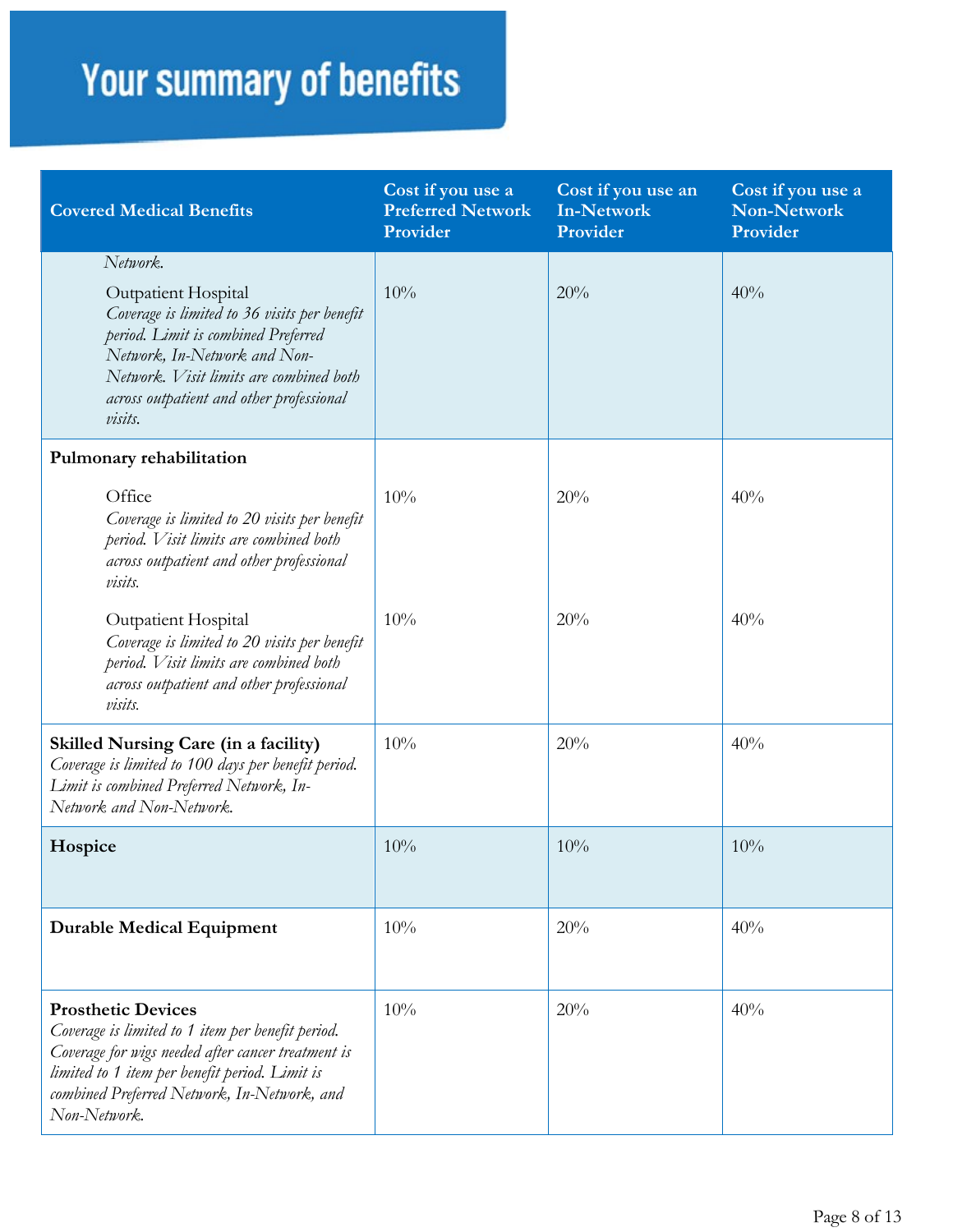| <b>Covered Prescription Drug Benefits</b>                                                                                                                                                                                                                             | Cost if you use a<br><b>Preferred Network</b><br>Provider                                                                                                     | Cost if you use a<br><b>Non-Network</b><br>Provider                                          |
|-----------------------------------------------------------------------------------------------------------------------------------------------------------------------------------------------------------------------------------------------------------------------|---------------------------------------------------------------------------------------------------------------------------------------------------------------|----------------------------------------------------------------------------------------------|
| <b>Pharmacy Deductible</b>                                                                                                                                                                                                                                            | Combined with In-<br>Network medical<br>deductible                                                                                                            | Combined with<br>medical deductible                                                          |
| <b>Pharmacy Out of Pocket</b>                                                                                                                                                                                                                                         | Combined with In-<br>Network medical out<br>of pocket maximum                                                                                                 | Combined with<br>medical out of pocket<br>maximum                                            |
| <b>Prescription Drug Coverage</b><br>National Rx Formulary<br>This product has a 90-day Retail Pharmacy<br>Network available. A 90 day supply is available at<br>most retail pharmacies.                                                                              |                                                                                                                                                               |                                                                                              |
| Tier 1 - Typically Generic<br>Covers up to a 30 day supply (retail pharmacy).<br>Covers up to a 90 day supply (home delivery<br>program). Covers up to 90 day supply (retail<br>maintenance pharmacy). No coverage for non-<br>formulary drugs.                       | \$10 copay per<br>prescription, deductible<br>does not apply (retail)<br>and \$20 copay per<br>prescription , deductible<br>does not apply (home<br>delivery) | 40%<br>(retail) and Not<br>covered (home<br>delivery)                                        |
| Tier 2 – Typically Preferred Brand<br>Covers up to a 30 day supply (retail pharmacy).<br>Covers up to a 90 day supply (home delivery<br>program). Covers up to 90 day supply (retail<br>maintenance pharmacy). No coverage for non-<br>formulary drugs.               | \$35 copay per<br>prescription deductible<br>does not apply (retail)<br>and \$70 copay per<br>prescription,<br>deductible does not<br>apply (home delivery)   | 40% coinsurance after<br>deductible is met<br>(retail) and Not<br>covered (home<br>delivery) |
| Tier 3 - Typically Non-Preferred<br><b>Brand</b><br>Covers up to a 30 day supply (retail pharmacy).<br>Covers up to a 90 day supply (home delivery<br>program). Covers up to 90 day supply (retail<br>maintenance pharmacy). No coverage for non-<br>formulary drugs. | \$60 copay per<br>prescription deductible<br>does not apply (retail)<br>and \$120 copay per<br>prescription,<br>deductible does not<br>apply (home delivery)  | 40%<br>(retail) and Not<br>covered (home<br>delivery)                                        |
| Tier 4 - Typically Specialty (brand and<br>generic)<br>Covers up to a 30 day supply (retail pharmacy).<br>Covers up to a 30 day supply (home delivery<br>program). No coverage for non-formulary drugs.                                                               | 25% coinsurance up to<br>\$250 per prescription,<br>deductible does not<br>apply (retail and home<br>delivery)                                                | 40%<br>(retail) and Not<br>covered (home<br>delivery)                                        |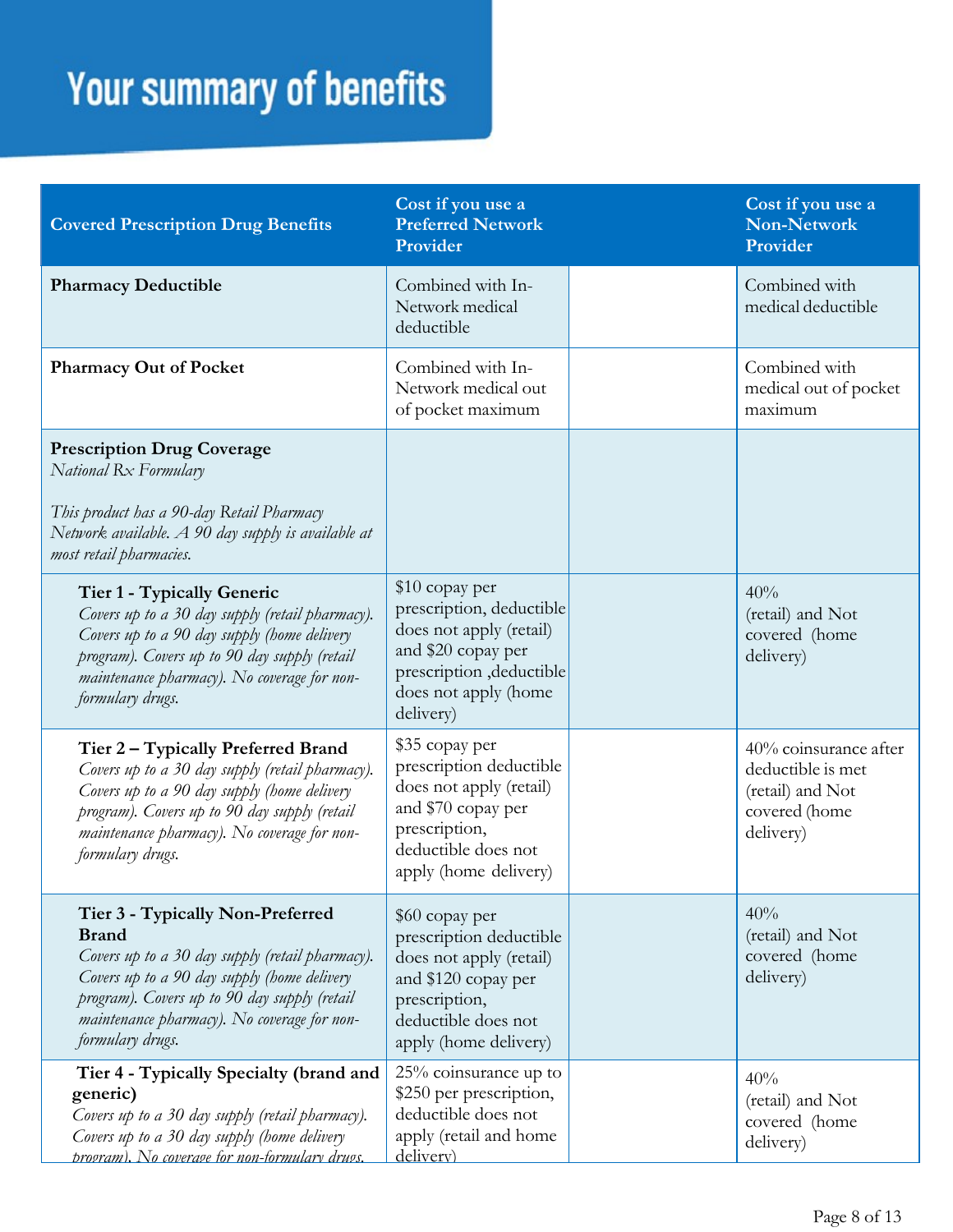#### **Notes:**

- Dependent age: to end of the month in which the child attains age 26.
- No charge means no deductible/copayment/coinsurance up to the maximum allowable amount. 0% means no coinsurance up to the maximum allowable amount. However, when choosing a Non-network provider, the member is responsible for any balance due after the plan payment.
- Certain diabetic and asthmatic supplies are available at Network pharmacies, diabetic test strips paid same as any other drug.
- Behavioral Health Services: Mental Health and Substance Abuse benefits provided in accordance with Federal Mental Health Parity.
- Preventive Care Services that meet the requirements of federal and state law, including certain screenings, immunizations and physician visits are covered.
- Rx non-network diabetic/asthmatic supplies not covered except diabetic test strips.
- Members are encouraged to always obtain prior approval when using non-network providers. Precertification will help the member know if the services are considered not medically necessary.
- All medical and prescription drug deductibles, copayments and coinsurance apply toward the out-of-pocket maximum (excluding Non-Network Human Organ and Tissue Transplant (HOTT) Services).
- If office visit is a coinsurance, the coinsurance also applies to allergy injections. Certain diabetic and asthmatic supplies are covered subject to applicable prescription drug
- copayments/coinsurance when you get them from an In network pharmacy. These supplies are covered as medical supplies and durable medical equipment if you get them from an Out of network pharmacy. Diabetic test strips are covered subject to applicable prescription drug copayment/coinsurance. Rx non-network diabetic/asthmatic supplies not covered except diabetic test strips.

Hospital stay for Maternity Coverage will not be limited to less than 48 hours for a vaginal delivery or 96 hours for a caesarean section.

Network Deductibles Tier 1 and Tier 2 commingle towards each other.

• PCP is a Network Provider who is a practitioner that specializes in family practice, general practice, internal medicine, pediatrics, obstetrics/gynecology, geriatrics or any other Network provider as allowed by the plan.

All network covered services cost share for both Preferred and In-Network apply to the Network OOP.

• Benefit Period = Calendar Year

Anthem Blue Cross and Blue Shield is the trade name of Community Insurance Company. Independent licensee of the Blue Cross and Blue Shield Association. ® ANTHEM is a registered trademark of Anthem Insurance Companies, Inc. The Blue Cross and Blue Shield names and symbols are registered marks of the Blue Cross and Blue Shield Association.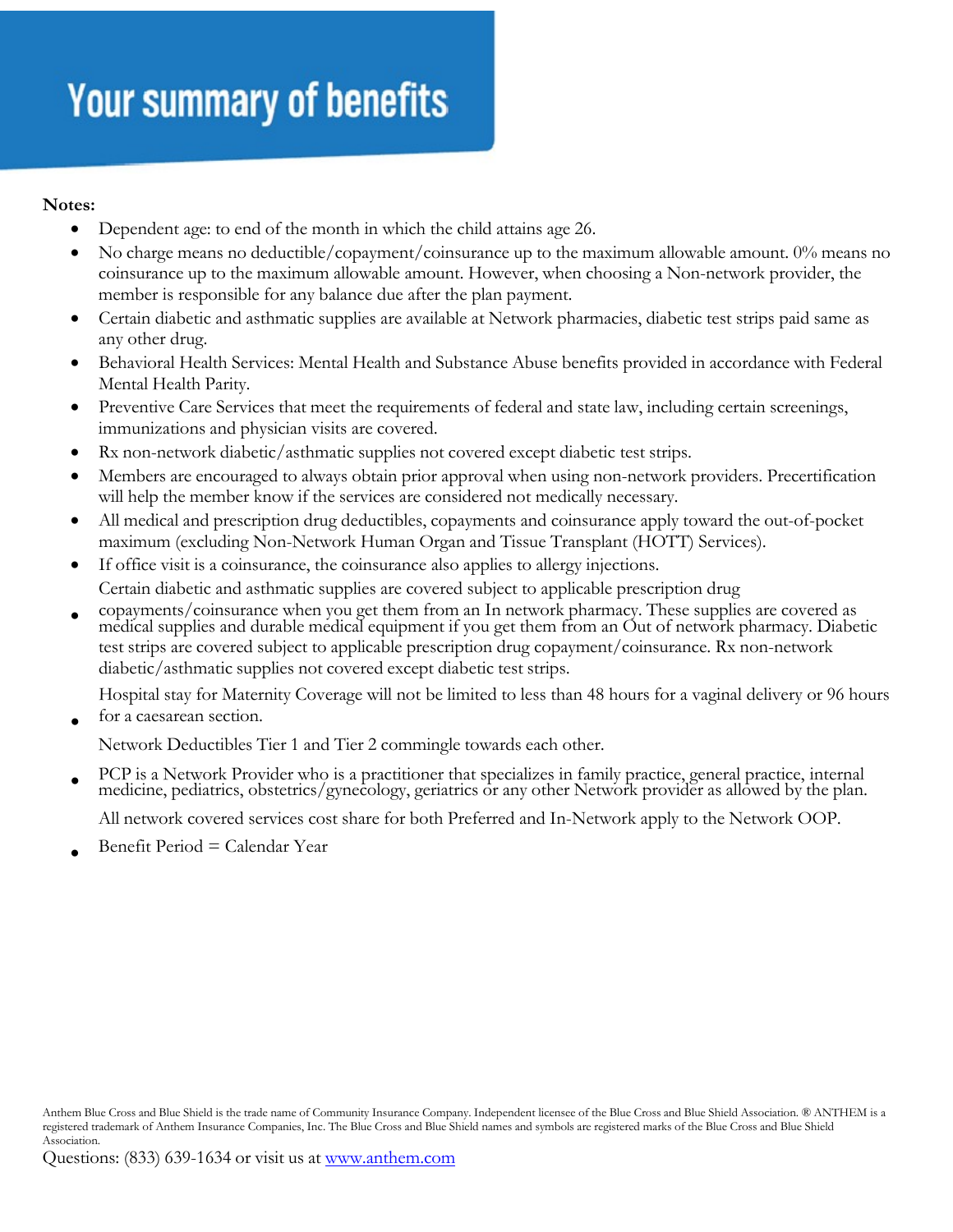This summary of benefits is intended to be a brief outline of coverage. The entire provisions of benefits and exclusions are contained in the Group Contract, Certificate, and Schedule of Benefits. In the event of a conflict between the Group Contract and this description, the terms of the Group Contract will prevail.

By signing this Summary of Benefits, I agree to the benefits for the product selected as of the effective date indicated.

| Authorized group signature (if applicable) | Date |
|--------------------------------------------|------|
| Underwriting signature (if applicable)     | Date |

Anthem Blue Cross and Blue Shield is the trade name of Community Insurance Company. Independent licensee of the Blue Cross and Blue Shield Association. ® ANTHEM is a registered trademark of Anthem Insurance Companies, Inc. The Blue Cross and Blue Shield names and symbols are registered marks of the Blue Cross and Blue Shield Association.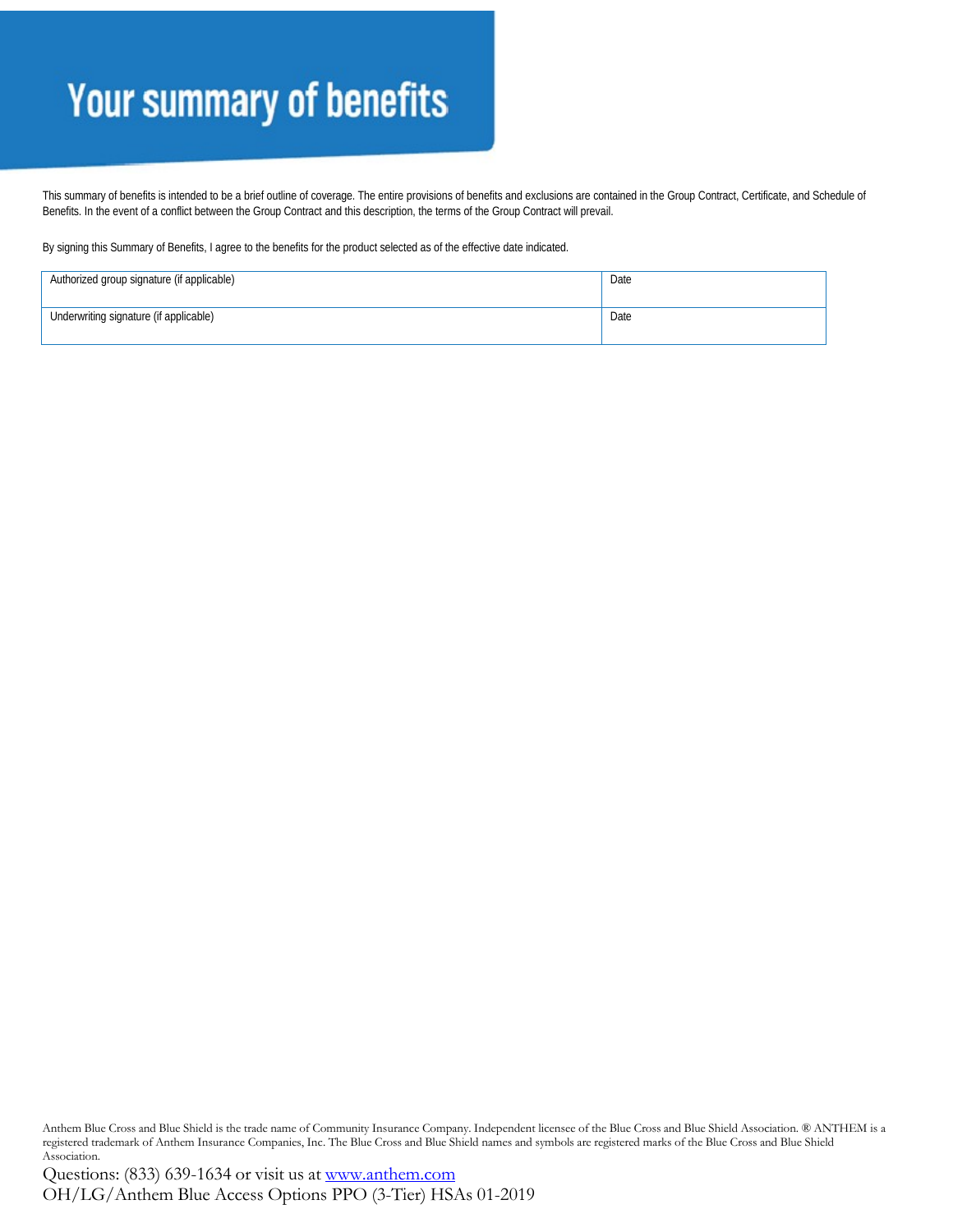#### **Language Access Services:**

#### **Get help in your language**

Curious to know what all this says? We would be too. Here's the English version: If you have any questions about this document, you have the right to get help and information in your language at no cost. To talk to an interpreter, call (833) 639-1634

Separate from our language assistance program, we make documents available in alternate formats for members with visual impairments. If you need a copy of this document in an alternate format, please call the customer service telephone number on the back of your ID card.

**(TTY/TDD: 711)**

Arabic (العربية): إذا كان لديك أي استفسار ات بشأن هذا المستند، فيحق لك الحصول على المساعدة والمعلومات بلغتك دون مقابل. للتحدث إلى . (833) 639-1634

**Armenian (**հայերեն**).** Եթե այս փաստաթղթի հետ կապված հարցեր ունեք, դուք իրավունք ունեք անվճար ստանալ օգնություն և տեղեկատվություն ձեր լեզվով: Թարգմանչի հետ խոսելու համար զանգահարեք հետևյալ հեռախոսահամարով՝ (833) 639-1634:

**Chinese(中文):**如果您對本文件有任何疑問,您有權使用您的語言免費獲得協助和資訊。如需與譯員通 話,請致電(833) 639-1634。

Farsi) (فارسي): در صورتی که سؤالی پیرامون این سند دارید، این حق را دارید که اطلاعات و کمک را بدون هیچ هزينه اي به زبان مادريتان دريافت كنيد. براي گفتگو با يک مترجم شفاهي، با شماره 1634-639) (833) تماس بگيريد.

**French (Français) :** Si vous avez des questions sur ce document, vous avez la possibilité d'accéder gratuitement à ces informations et à une aide dans votre langue. Pour parler à un interprète, appelez le (833) 639-1634.

**Haitian Creole (Kreyòl Ayisyen):** Si ou gen nenpòt kesyon sou dokiman sa a, ou gen dwa pou jwenn èd ak enfòmasyon nan lang ou gratis. Pou pale ak yon entèprèt, rele (833) 639-1634.

**Italian (Italiano):** In caso di eventuali domande sul presente documento, ha il diritto di ricevere assistenza e informazioni nella sua lingua senza alcun costo aggiuntivo. Per parlare con un interprete, chiami il numero (833) 639- 1634.

Japanese (日本語):この文書についてなにかご不明な点があれば、あなたにはあなたの言語で無料で支援を受け情報 を得る権利があります。 通訳と話すには、(833) 639-1634 にお電話ください。

**Korean (한국어):** 본 문서에 대해 어떠한 문의사항이라도 있을 경우, 귀하에게는 귀하가 사용하는 언어로 무료 도움 및 정보를 얻을 권리가 있습니다. 통역사와 이야기하려면(833) 639-1634로 문의하십시오.